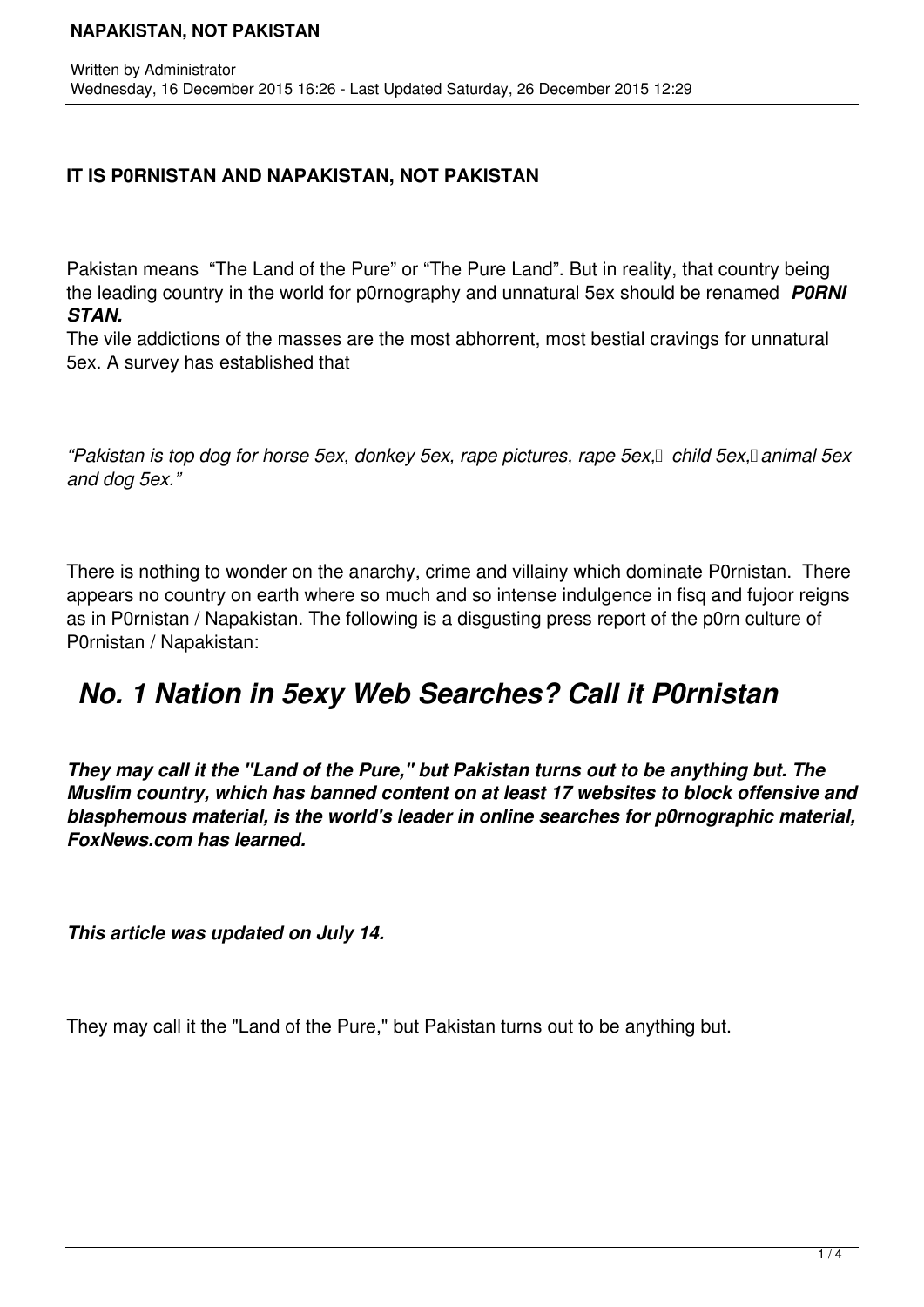### **NAPAKISTAN, NOT PAKISTAN**

The Muslim country, which has banned content on at least 17 websites to block offensive and blasphemous material, is the world's leader in online searches for p0rnographic material, FoxNews.com has learned.

"You won't find strip clubs in Islamic countries. Most Islamic countries have certain dress codes," said Gabriel Said Reynolds, professor of Islamic Studies at the University of Notre Dame. "It would be an irony if they haven't shown the same vigilance to p0rnography."

So here's the irony: Google ranks Pakistan No. 1 in the world in searches for p0rnographic terms, outranking every other country in the world in searches per person for certain 5ex-related content.

Pakistan is top dog in searches per-person for "horse 5ex" since 2004, "donkey 5ex" since 2007, "rape pictures" between 2004 and 2009, "rape 5ex" since 2004, "child 5ex" between 2004 and 2007 and since 2009, "animal 5ex" since 2004 and "dog 5ex" since 2005, according to Google Trends and Google Insights, features of Google that generate data based on popular search terms.

The country also is tops -- or has been No. 1 -- in searches for "5ex," "camel 5ex," "rape video," "child 5ex video" and some other searches that can't be printed here.

Google Trends generates data of popular search terms in geographic locations during specific time frames. Google Insights is a more advanced version that allows users to filter a search to geographic locations, time frames and the nature of a search, including web, images, products and news.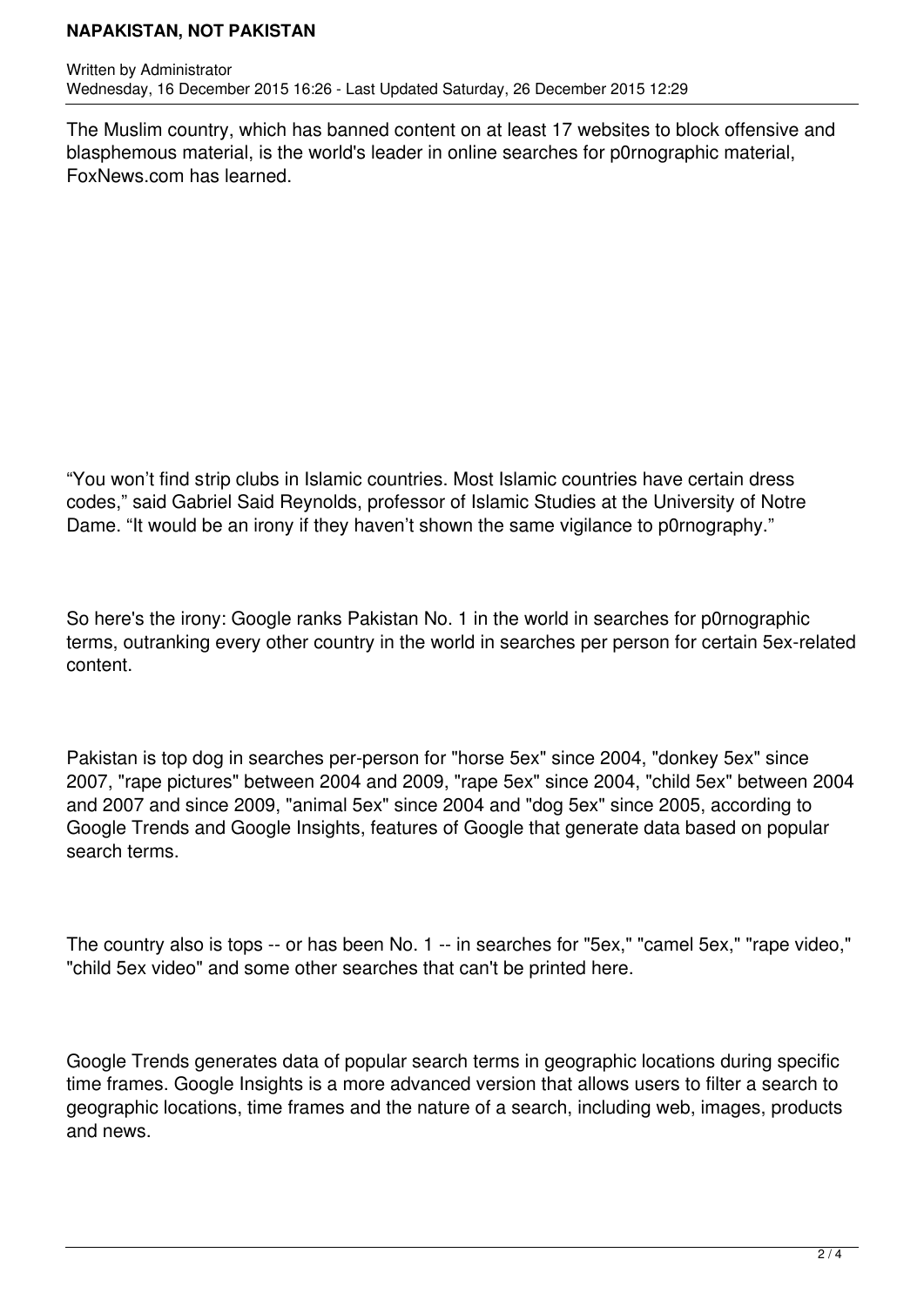Written by Administrator and Administrator and Administrator and Administrator and Administrator and Administrator and Administrator and Administrator and Administrator and Administrator and Administrator and Administrator

Pakistan ranked No. 1 in all the searches listed above on Google Trends, but on only some of them in Google Insights.

"We do our best to provide accurate data and to provide insights into broad search patterns, but the results for a given query may contain inaccuracies due to data sampling issues, approximations, or incomplete data for the terms entered," Google said in a statement, when asked about the accuracy of its reports.

The Embassy of Islamic Republic of Pakistan did not reply to a request for an interview.

In addition to banning content on 17 websites, including islamexposed.blogspot.com , Pakistan is monitoring seven other sites -- Google, Yahoo, Bing, YouTube, Amazon, MSN and Hotmail - for anti-Islamic content, the Associated Press reported in June.

But it's not to censor the Pakistani people, Reynolds said. It's to shut out the rest of the world.

"[It] could lead to conversion, which would undermine the very order of the state," he said. "Part of protecting the society is making sure that there is no way it could be undermined in terms of foreign influences."

Pakistan temporarily banned Facebook in May when Muslim groups protested the "Everybody Draw Muhammad Day" page, where users were encouraged to upload pictures of the Prophet Muhammad. The page remained on Facebook, but Pakistani users were unable to view it, said Andrew Noyes, manager of Facebook's Public Policy Communication.

And while Pakistan is taking measures to prevent blasphemous material from being viewed by its citizens, p0rnographic material is "certainly" contradictory to Islam, too, Reynolds said.

The country's punishment for those charged with blasphemy is execution, but the question remains what -- if anything -- can be done about people who search for p0rn on the Web.